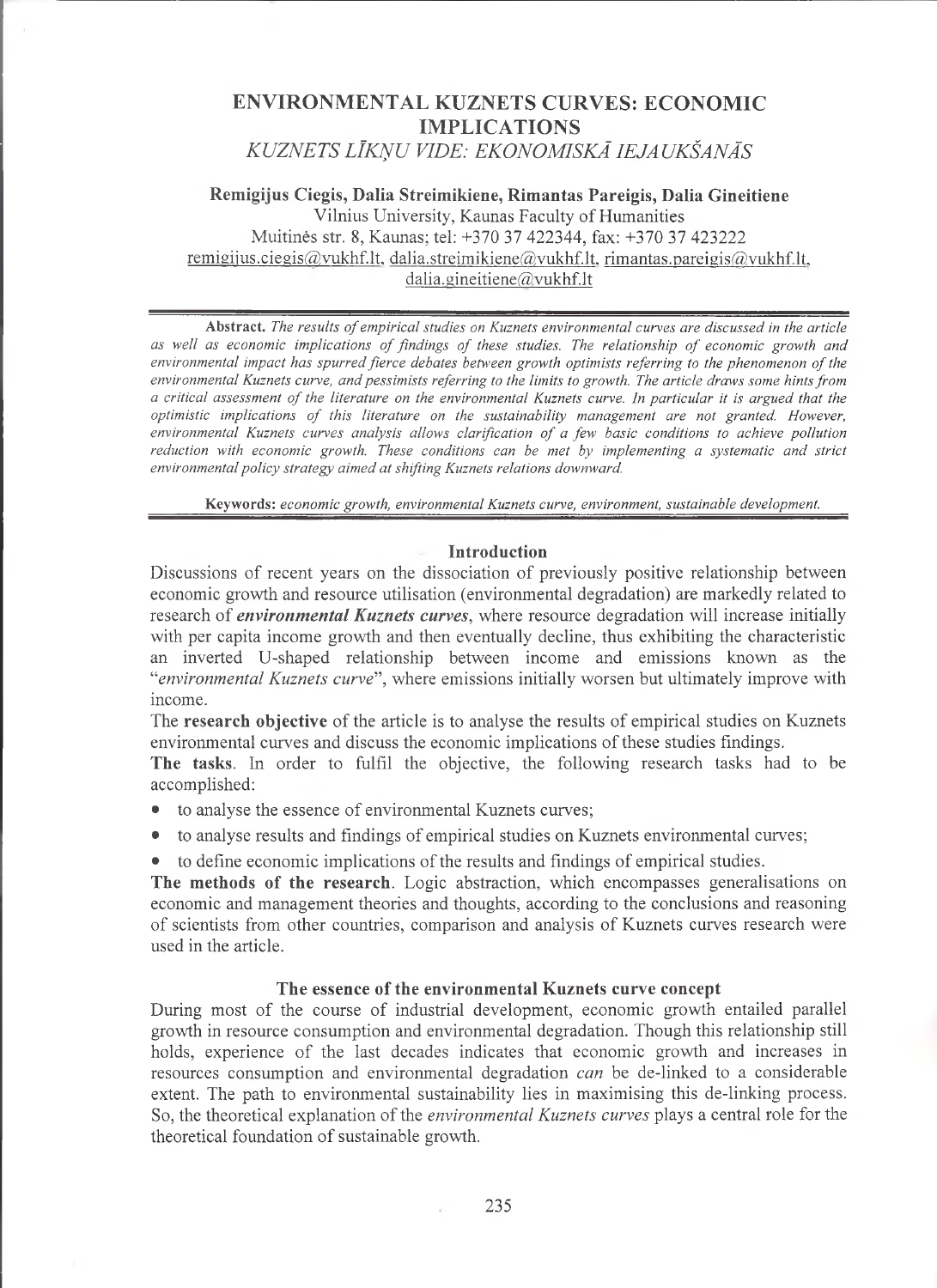Some relative data on environmental quality and natural resources utilisation and income per person, allows us to make a presumption that environmental quality worsens with low-income level. But the situation improves with the increase of income level, which reflects "the pressure of dissociating environment with economic growth" (Simonis, 1989). This  $relationship - as the income of an economy grows over time, emission level grows first,$ reaches a peak and then starts declining after a threshold level of income has been crossed – was first suggested in the early 1990s and has thereafter been subject to intensive research. The inverse relationship between pollution and per capita income has been explored for a variety of pollutants, such as nitrogen oxide, sulfur dioxide, suspended particulate matter, carbon monoxide, lead, and for deforestation, biological oxygen demand and others (List, Gallet, 1999; Selden, Song, 1994; Stem, et al. 1996; World Bank, 1992, Panayotou, 1997, Grossman, Krueger, 1995). The empirical literature about *environmental Kuznets curves,* which studies the empirical relationship between per capita income, generally interpreted as a proxy of the stage of development, measured on the horizontal axis, and environmental deterioration, measured on the vertical axis by different indexes: total environmental deterioration, or more often its per capita value or its value per unit of income, extensive critical survey is given in (Stem, et al., 1996; Borghesi, 2001).

This interrelation between the national income per person and the concentration level of industrial waste by P. Dasgupta ir K.-G. Maler (1995) is called the *environmental Kuznets curve,* analogous to traditional curve, proposed by Simon Kuznets (1955), which demonstrates a similar relationship between actual income per person and income inequality (Figure 1). (As is well known, S. Kuznets observed that inequality tends to increase during the early stages of growth to decrease later on, describing an inverted-U shaped relationship between per capita income (on the horizontal axis) and income inequality (on the vertical axis). This relationship, called Kuznets curve after the name of the author, was very popular during the 1970s when it was taken as an empirical regularity of the economy).



Average per capita income

*Figure 1.* **The dependence of environmental quality from income level**

Most commonly, the studies of *environmental Kuznets curves* have taken econometric approaches using data based on cross-sections of countries, and sometimes combining this with time series data. Historical approaches to the *environmental Kuznets curve* or other emission patterns, such as studies of individual countries' historical emissions trajectories, have been taken relatively seldom. *Environmental Kuznets curve* studies for single countries most often address developing countries (e.g. Patel et al., 1995; Vincent, 1997). Rare exceptions addressing industrialized countries include (De Bruyn et al., 1998; Friedl, Getzner, 2003). But, as shown by M. Lindmark (2002), historical studies of individual countries offers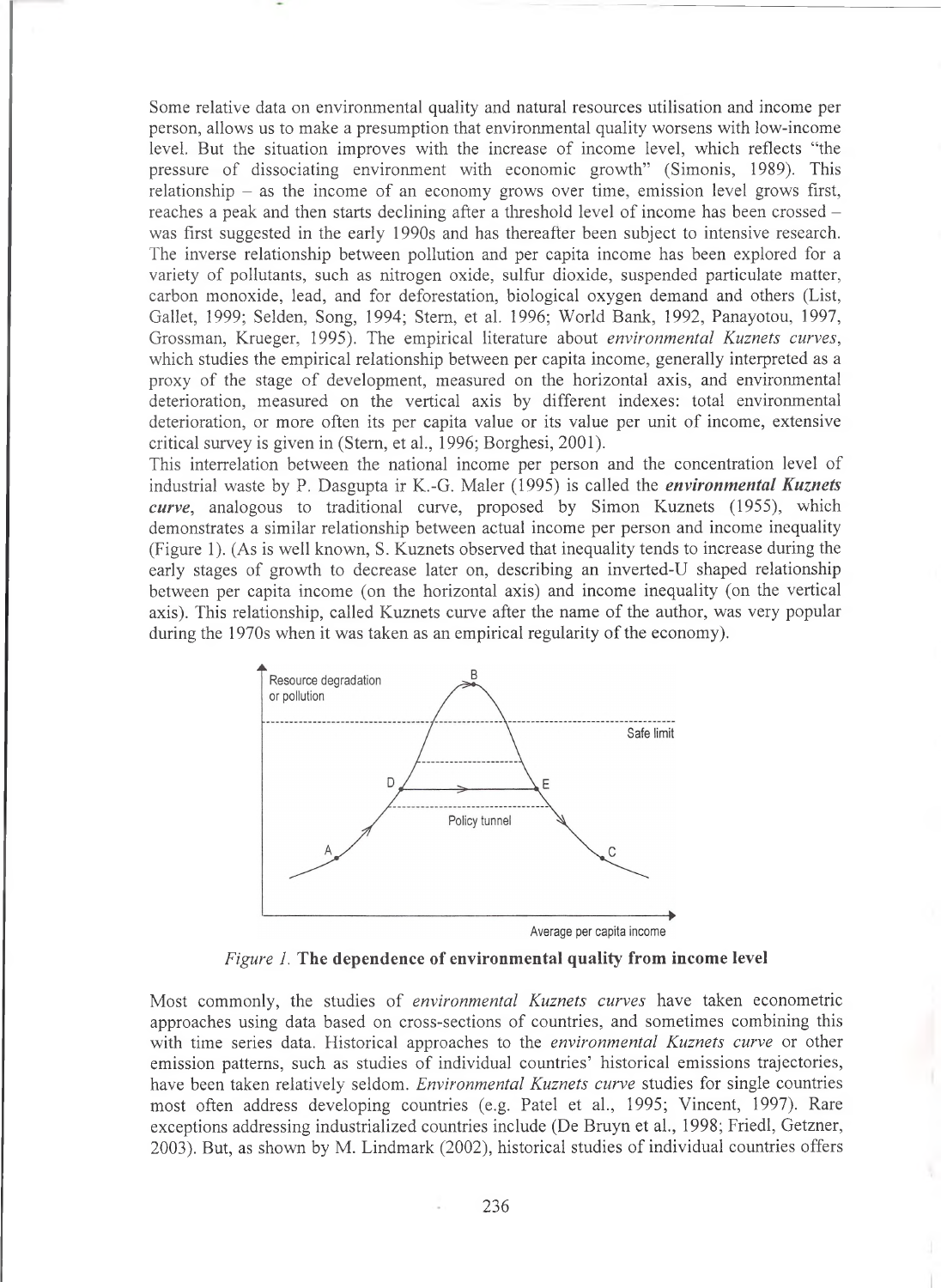an advantage over cross-section approaches in bringing the analyses closer to the dynamics that cause the *environmental Kuznets curve* pattern. An investigation of the time-series data of a single country may be able to account for historic experience such as environmental policy, development of trade relations, and exogenous shocks such as the oil crisis (Stern et ah, 1996).

## **Results of empirical studies**

A number of survey articles (Ekins, 1997; Stern, 1998) prompted several clarifications concerning both the actual development of various pollutants and the methodology used to explain the *environmental Kuznets curve* patterns. The literature has mostly considered *environmental Kuznets curve* as an empirical phenomenon and examined the presence or otherwise of significant statistical association between the level of economic activity and environmental degradation without explicitly discussing the nature of causation between these variables. A principal explanatory factor is *income* based on assumptions of initially high, but falling marginal utility of consumption and initially low, but increasing disutility of emissions as incomes rise (Di Vita, 2004). Thus, it is presumed that the relationship between income and pollution is one of unidirectional causality with income causing environmental changes  $-$  viz. a change in the level of economic activity/per capita income causes a consequent change in the environmental quality and not vice versa. Additionally, *technological* and *structural changes,* including *trade patterns,* may also influence an *environmental Kuznets curve* pattern. These changes may in turn interact with *price changes.*

Grossman (1995) plotted Kuznets curves for sulphur dioxide and suspended particulate matter on multi-national basis, and also analysed suspended particulate matter on a multi-national basis, and also analysed suspended particulate matter, airborne lead, sulphur dioxide, carbon monoxide, and nitrogen dioxide on a country basis for the United States. Shafik (1994) developed curves for the following ten environmental parameters: lack of safe water, lack of urban sanitation, annual deforestation, total deforestation, dissolved oxygen in rivers, faecal coliform in rivers, suspended particulate matter, ambient sulphur dioxide, municipal slid waste per capita, and carbon emission per capita.

Environmental Kuznets curves generally exhibit one of three shapes. The first represents an environmental benefit that improves continually with increasing per capita income, as the example in the case of "lack of safe water" (Shafick, 1994). The second shape is showing the continuous increase of pollution (municipal waste per capita, CO2 emissions) with rising income and can be represented in the form of "N".

The mostly discussed shape of environmental Kuznets curve is inverted "U" shape and has been used to predict air quality as related to economic development. Similar shaped curves have been reported for sulphur dioxide and particulate matter) by several researchers, although they reported different levels of income for the "turning points". Grossman (1995) calculated that the turning point for both pollutants was approximately 5000 USD; Shafic (1994) placed the top of the curves between 3000 and 4000 USD and Selden and Song (1994) calculated turning points at 10391 USD for sulphur dioxide and 12275 USD for suspended particulate matter. Stem and Common (2001) estimated the turning point at over 100000 USD. Markandya et al (2004) find different turning points for different countries analysed (between 5000 and 140000 USD. Besides that in the same study for all 12 European countries analysed the two turning points were identified (on 7000 USD and 25000 USD). The analysis of implemented environmental regulations performed in the article indicated that all the implemented regulations did shift Kuznets curve down.

Situation with regard of global pollutants (such as  $CO<sub>2</sub>$ ), which have a limited direct impact on population is quite different (Cole et al., 1997).  $CO<sub>2</sub>$  emissions cause problems on a global scale, and the social costs of global warming accrue both across time and nations. Therefore,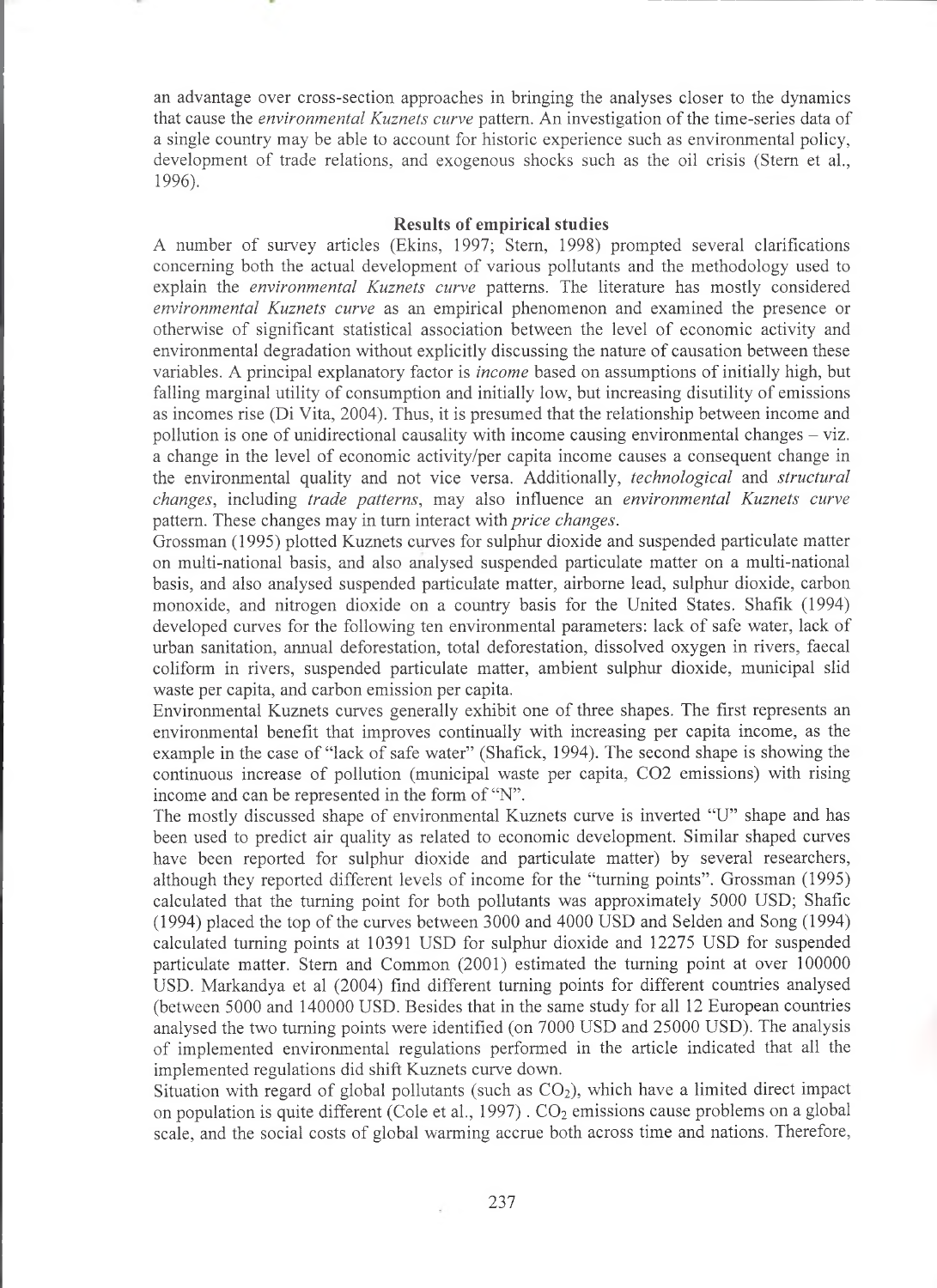free-rider behavior might lead to a close relationship between carbon emissions and income at all levels of per capita income (Arrow et ah, 1995). In line with this argument, a linear relationship for  $CO<sub>2</sub>$  emissions and GDP per capita was confirmed in early studies (Shafik, 1994).

But the international nature of global warming is not the only reason that prevents de-linking greenhouse gas emissions from economic growth. The intergenerational nature of the negative impact of greenhouse gas emissions may have also been an important factor preventing the implementation of greenhouse gas abatement measures in the past. For water quality the evidence is more mixed, with studies giving conflicting results on the shape, position and peak of the curve according to the different indicators used. As for the other indicators of environmental degradation, the *environmental Kuznets curve* hypothesis receives very little corroboration. Environmental problems that have a direct and strong impact on the population (such as access to urban sanitation and clean water) tend to improve steadily with the process of development, while environmental problems that can be transferred elsewhere (such as municipal solid wastes) do not exhibit any clear tendency to diminish with development (see Rothman, de Bruyn, 1998).

So, per capita income, in turn, affects inequality and environmental degradation through several channels, as suggested by the literature on the *environmental Kuznets curve.* Although the findings regarding to "*environmental Kuznets curve'"* are not conclusive (mentioned survey gives only limited support to the *environmental Kuznets curve* hypothesis), most empirical studies have generated very high income turning points beyond the maximum income level of the data they used in their analysis, and beyond the level of affluence to which most developing countries might realistically achieve in the foreseeable future. For example, Holtz-Eakin and Selden (1995) generate an out-of-sample turning point of \$ 35000 per capita (1986 US\$) that indicates that substantial economic growth would be required before CO2 emissions begin to decline. De Bruyn (1997) provides a survey of the empirical studies.

Therefore *environmental Kuznets curves* do not explicate on the systems' consequences of environment utilisation, therefore they should not be further used as a proof or a critical argument in grounding the statement that economic growth is sufficient to achieve environmental improvement. Thus, considering all arguments, the *environmental Kuznets curve* should be viewed as *the hypothesis on the interrelation between economic growth and environmental quality.*

It must be mentioned, that recent studies have also tested for a possible third order polynomial relationship between emissions and income (Markandya et al, 2004; Moomaw, Unruh, 1997). Flowever, they conclude that neither the inverted "U" nor an A cubic (i.e. "N"-shaped) relationship between  $CO<sub>2</sub>$  emissions and income provide a reliable indication of future behavior. Hence the use of *environmental Kuznets curve* models to forecast future emissions may not be appropriate. From other hand, Jones and Manuelli (1995) using an overlapping generations model shown how the interaction of individual optimal decision making and collective regulation may lead to an *environmental Kuznets curve,* but also a N-shaped curvature is possible. A N-shaped relationship between Austria GDP and  $CO<sub>2</sub>$  emissions is found to fit the data most appropriately for the period 1960-1999 in the research, done by (Friedl, Getzner, 2003) too.

#### **Economic implication of environmental Kuznets curve**

M.Pasche (2002) showed that the sources of an *environmental Kuznets curve* can be summarized into two groups: (a) *the structural change to service and information-based econom ic activities* which are less pollution intensive than physical production; and (b) *the* growing ecological efficiency of production and consumption by means of a "greening"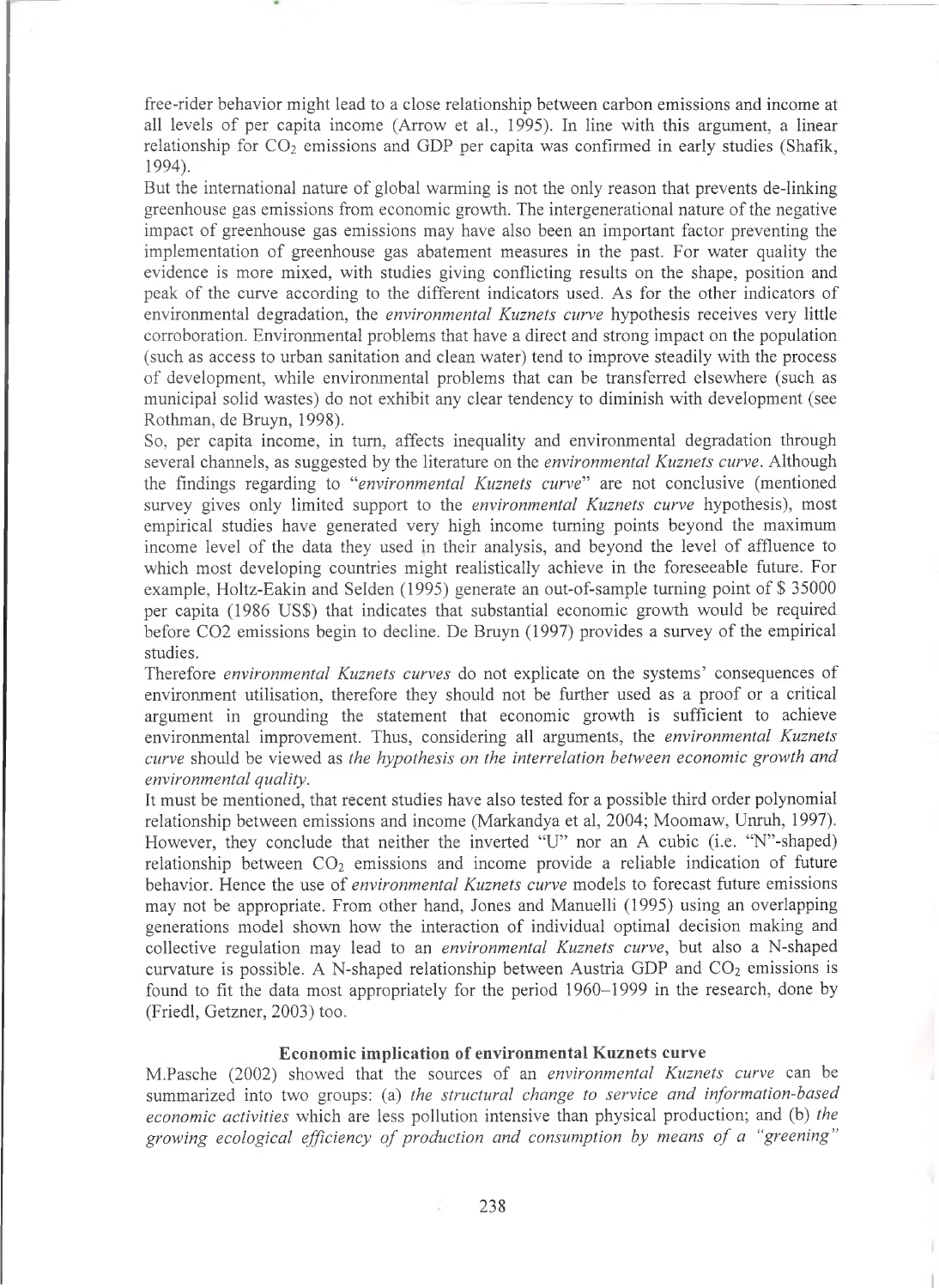*technical progress.* The driving forces behind these two determinants may be a change of preferences favouring environmental goods or at least a sufficiently high income elasticity of demand for environmental goods on the one hand, and regulating activities like e.g. technical standards, legal restraints, environmental taxation on the other hand.

From the other hand, within the extensive body of literature that has been published in recent years concerning the *environmental Kuznets carve,* two main theoretical arguments have been formulated to account for the fact that beyond a particular level of per capita income, the relationship between economic growth and environmental quality becomes a "virtuous" circle (Roca, 2003). Both arguments concern the changes in levels of relative demand that occur as per capita income varies.

The first argument suggests an endogenous change in the demand structure for goods and services. According to this first argument, the sectors that become increasingly important as per capita income increases are those, which have less environmental impact. The evidence that generally underlies this position is the increasing demand directed at the service sectors at the expense of demand directed at the industrial sector. However, much more empirical research needs to be done on the assumptions this argument is based on: some activities that are regarded as services may have as much or more environmental impact (direct and/or indirect) as others involving the industrial sector (consider, for example, long-distance tourism). In any case, this argument would only explain a reduction in environmental pressures per unit of GDP as income increases; it would not explain a reduction of these pressures in absolute terms unless we suppose that the sectors that are most environmentally problematic produce inferior goods. In fact, this is not at all likely (Torras and Boyce, 1998). In other words, if we apply the distinction made by de Bruyn and Opschoor (1997), the change in demand structure could account for a "delinking" of economic growth and (some) environmental pressures in the "weak (or relative) sense" but not in the "strong (or absolute) sense".

The second argument, as mentioned by J.Roca (2003), is also based on individual preferences and changes in relative demand that occur as income increases. In this case, however, it is not the changes in the relative demand for different goods and services acquired in the market that are crucial, but those between the consumption of marketable goods and services on the one hand, and environmental quality on the other. According to Lopez (1994), the relation between the level of pollution and the income level then depends on the elasticities of substitution of goods and the risk preference of the households. And a high "income elasticity of demand for environmental quality" could potentially explain the delinking of economic growth and environmental pressures in the "strong sense".

In other words, under the *environmental Kuznets curve* hypothesis, with growth of income, the status of emission as an item of consumption gradually changes from a *necessary* to an *inferior good* (thus reflecting a clear preference for a cleaner environment at higher levels of living).

In the original definition of sustainable development, suggested by the Brundtland Commission (WCED, 1987): "*sustainable development is development that meets the needs* of the present without compromising the ability of future generations to meet their own *needs*", inequality and environmental deterioration are conceived as equally important and interdependent conditions of sustainability. The recent process of globalisation of international markets has managed to sustain the economic growth of the countries that have actively participated in this process. The available empirical evidence suggests, however, that it has been accompanied by a worldwide increase in environmental degradation and economic inequality. Therefore, there is growing concern that these features of the globalisation process may jeopardise its social and environmental sustainability.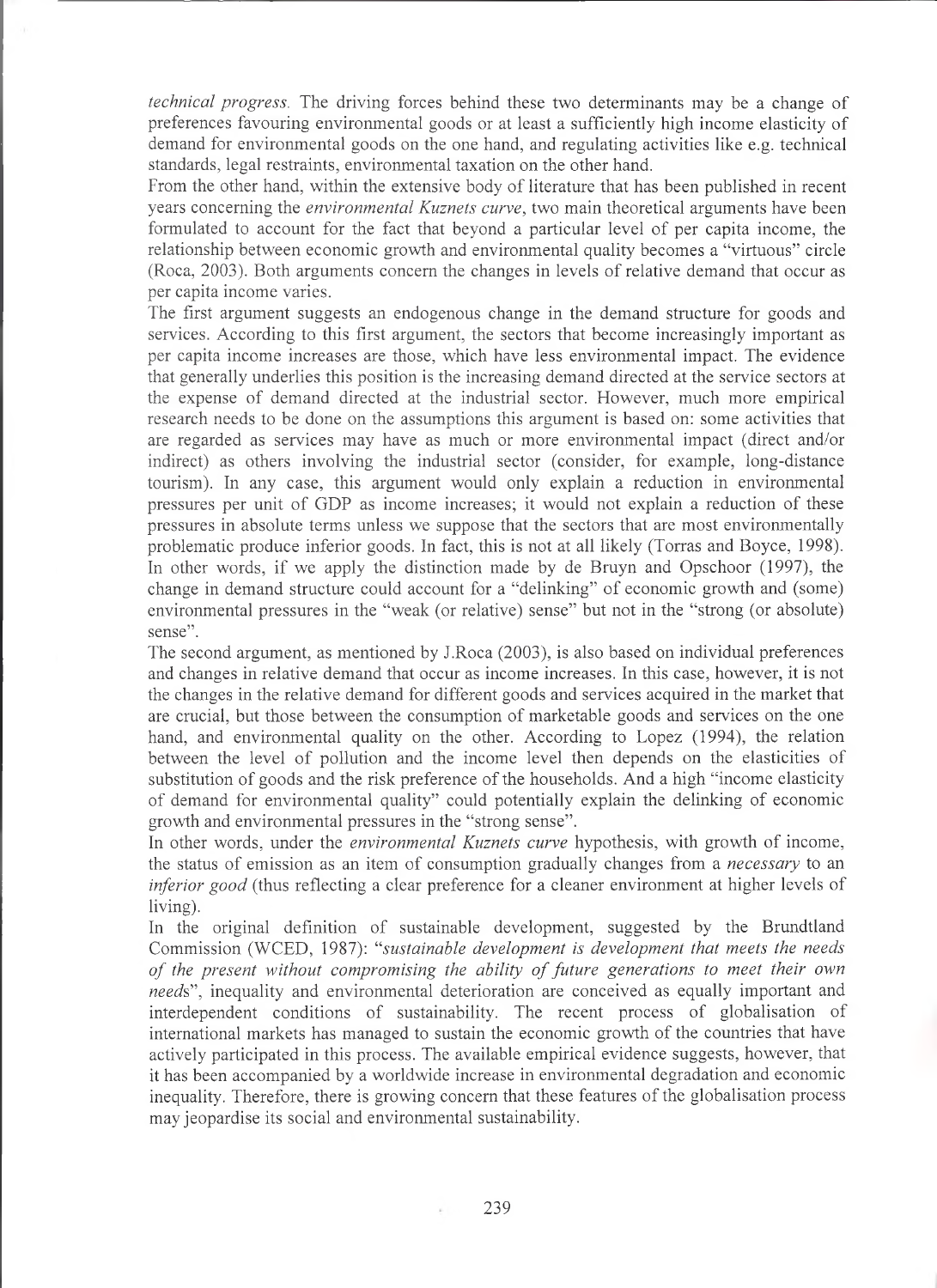As pointed out in the paper of S.Borghesi and A.Vercelli (2003), environmentally sustainable globalisation requires a policy strategy directed to shift the relationship between *environmental Kuznets curve* relations downwards. Within the process of globalisation it is possible to modify the shape and position of the *environmental Kuznets curves,* thus improving social and ecological conditions. In the case of the environment, public opinion can influence environmental quality not only through the voting system, but also through the market: "greener" consumer demand contributes to a shift in production and technologies towards less polluting activities. Globalisation may increase competition and thus strengthen public opinion pressure for environmental quality. In a more competitive market consumers are likely to have more alternatives to polluting products and thus more chances to express their environmental demand. This positive impact of globalisation on the environment, however, crucially depends on the actual capacity of globalisation to increase competition. If greater market concentration comes together with globalisation (as occurs in some sectors), then the opposite might be true and environmental-friendly consumers might end up with fewer opportunities to express their preferences. S.Borghesi and A.Vercelli (2003) conclude, therefore, that globalisation might contribute to a more sustainable development by enhancing the impact of public opinion pressure on government and market decisions and thus shifting the *environmental Kuznets curve* relations downwards. The implementation of strict environmental policies in developed countries and knowledge and know-how in new technologies sharing with developing world are the main drivers to reduce pollution on global scale.

M.Pasche (2002) showed that under reasonable assumptions about technical progress a positive sustainable growth rate fails to exist. The argument is that a growing part of income has to be spent for continuing technical progress in order to compensate the pollution effects of growth. Hence in the long run either the sustainability condition will be violated or the growth rate must decline to zero. Furthermore, in finite time the level of wealth will decrease despite growing income and a constant pollution level, thus further growth is no longer reasonable. Similar arguments also hold for the environmental effects of structural change favoring less pollution-intensive economic activities, when the part of pollution-intensive production can decrease while less pollution-intensive services or information-based production increases. Hence, the level of output can rise with constant or reduced emissions. An evolutionary change of goods and production technology may shift the limits of growth and is hence a prerequisite for a long-run *environmental Kuznets curve.* But the possibilities of a rational sustainability policy seem to be limited.

Several empirical studies of the 1980s and 1990s give a optimistic view: in industrialized countries many pollution indicators decreased despite a growing per capita income, while in less developed countries growth yields increasing pollution. Therefore, economic progress with less impact on the environment seems to be possible. The idea that economic growth is ultimately beneficial for the environment has caused some authors to maintain that only economic growth is necessary, because the surest way to improve the environment is to become rich (Beckerman, 1992). This viewpoint implies that environmental problems are a temporary phenomenon since economic growth and technological innovation will resolve these problems in due time.

But the fact that nations which formerly had or currently have low per capita income are experiencing increasing pollution while industrialized countries are successful in abating emissions does not imply that economic development will solve environmental problems quasi automatically. It is possible to make only one statement: the research results have proved the presumption that economic growth can be conformed to environmental improvement, if accordingly a specific policy is worked out. The key policy conclusion is that even if such a curve characterized past growth, there is no reason for developing countries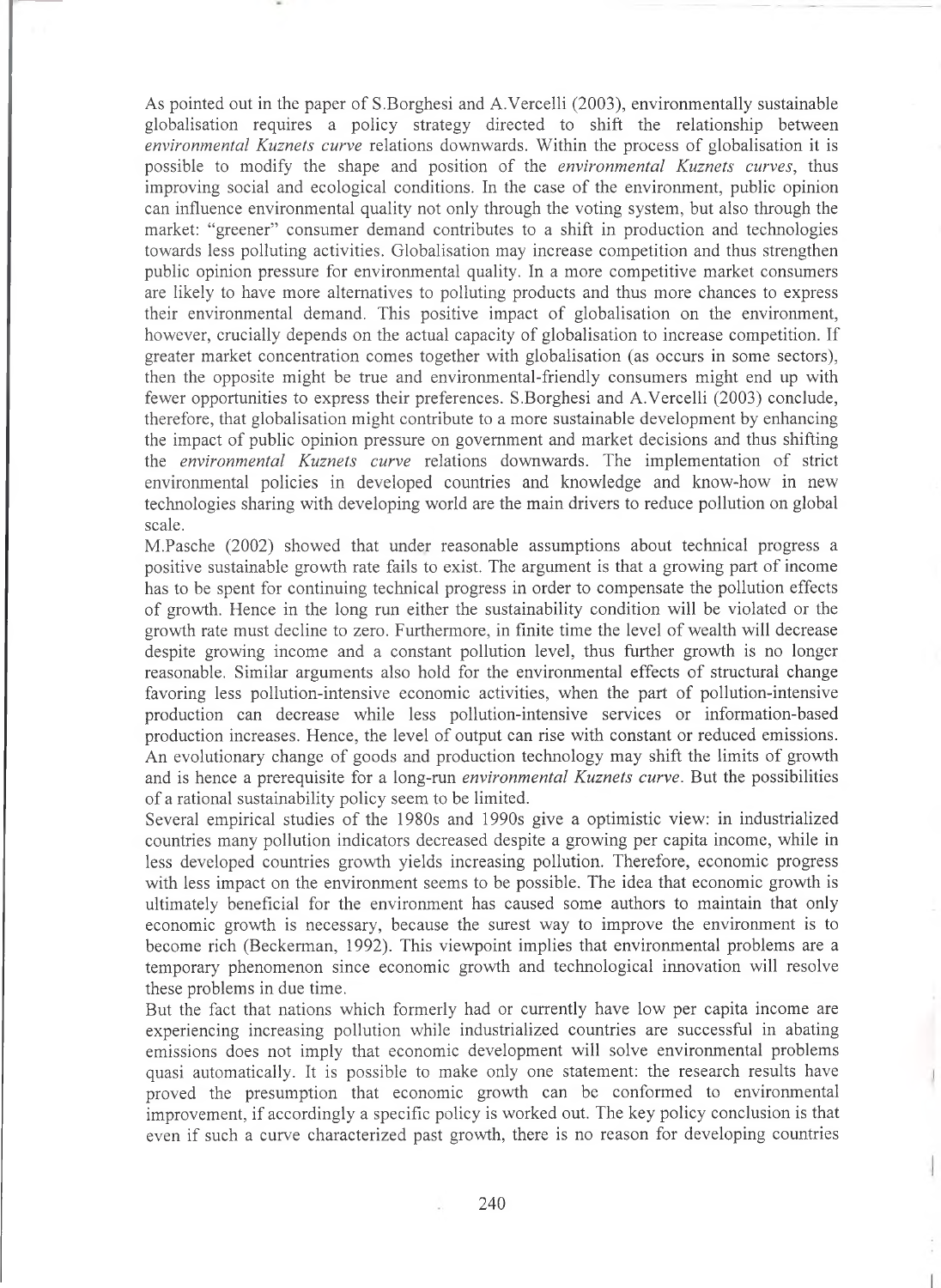passively to accept "historical determinism" along their future development path. In effect, lower-income countries could learn from the experience of wealthier nations and adopt policies that permitted them to "tunnel" DE (Figure 1) through the curve (Munasinghe, 1999). But, in no case can it be expected that public environmental problems will automatically be solved as a result of economic growth, without the need for environmental policy (Arrow et al., 1995). If we deny the need for environmental policy, we are renouncing the mechanism through which higher income could lead in some cases to reduced environmental impact. And some recent studies show that economic and social policy may have a very important role in determining the emergence of the downward sloping part of the *environmental Kuznets curves* (Panayotou, 1995; Grossman, 1995; Torras, Boyce, 1998; Spangenberg et al, 2002; Bosquet, 2000).

#### **Conclusions**

Discussions on dissociation of growth and environmental degradation are based on *environmental Kuznets curves.* Applying critical scientific argumentation, it can be stated that *environmental Kuznets curves* must be viewed as a hypothesis on the interface between economic growth and environmental quality.

A principal explanatory factor of *environmental Kuznets curve* is income. Additionally, technological and structural changes, including trade patterns, may also influence an *environmental Kuznets curves* pattern. These changes may in turn interact with price changes. The process of globalisation may render world development more sustainable simply by pushing the world economy towards the decreasing part of the bell-shaped *environmental Kuznets curves.*

Environmental technical progress and structural change can lead to positive growth rates with a constant or even decreasing level of pollution. Hence the results are compatible with an *environmental Kuznets curves.* But this can only be a temporary phenomenon since in the long term either the condition of a non-increasing emission level is violated (the *environmental Kuznets curves* becomes N-shaped).

It is unrealistic to expect that economic growth per se would reduce environmental pressures. The main drivers turning the inverted "U" curves down in developed countries are strict environmental policies adopted in EU and being considered in the rest of the world, i. e. the EU Thematic Strategy on air pollution COM (2005) 446 final) sets the reduction targets for  $2020$  to the base year  $2000$  to reduce SO2 emissions by  $82\%$ , suspended particulates emissions by 59%, NOx - by 60% etc., the EU Communication on an energy policy for Europe proposed to cut GHG emissions by at least 20% from 1990 level by 2020.

#### **References**

- **1. Arrow K., Boling B., Costanza R., Dasgupta P., Folke C., Holiing S., Jansson B.-O., Levin S., Maler K.-G., Perrings** C., **Pimentel D. (1995). Economic growth, carrying capacity and the environment // Science. No. 268. p. 520-521.**
- **2. Beckerman W. (2002). Economic growth and the environment. Whose growth? Whose environment? // World Development. No. 20. p. 481-496.**
- **3. Borghesi S. (2001). The environmental Kuznets curve: a critical survey. / In: M. Franzini and A. Nicita (Eds.), Economic Institutions and Environmental Policy, Ashgate.**
- **4. Borghesi S., Vercelli A. (2003). Sustainable globalisation // Ecological Economics. No. 44. p. 77- 89.**
- **5. Bosquet B. (2000). Environmental tax reform: does it work? A survey of empirical evidence // Ecological Economics. No. 34. p. 19-32.**
- **6. de Bruyn S. M. (1997). Explaining the environmental Kuznets curve: structural change and international agreements in reducing sulphur emissions // Environment and Development Economics. No. 2. p. 485-503.**
- **7. de Bruyn S. M., van den Bergh J. C. J. M., Opschoor J. B. (1998). Economic growth and emissions: reconsidering the empirical basis of the Environmental Kuznets Curves // Ecological Economics. No. 25. p. 161-175.**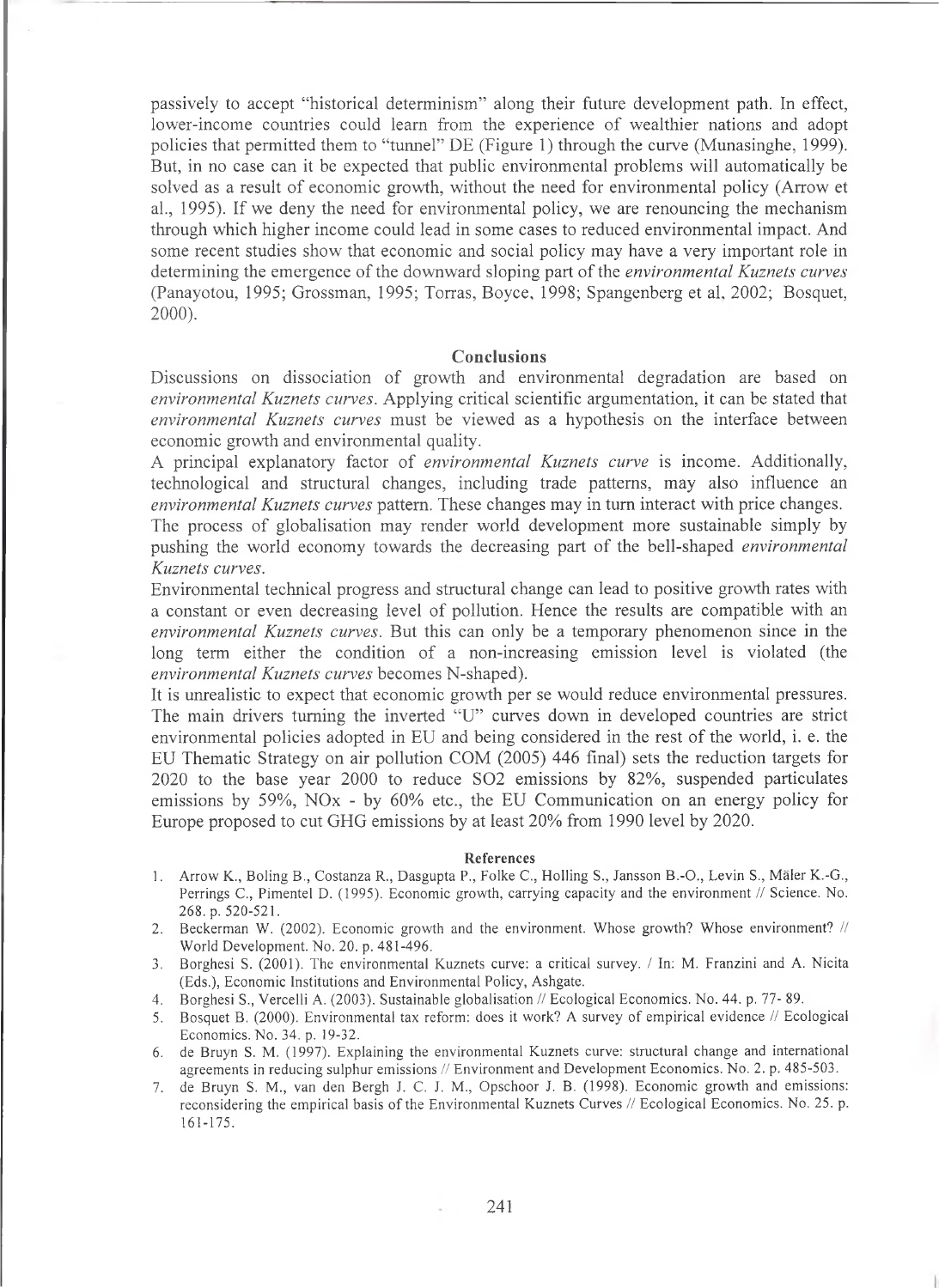- **8. de Bruyn S. M., Opschoor J. B. (1997). Developments in the throughput-income relationship: theoretical and empirical observations // Environmental Economics. No. 20. p. 255-268.**
- **9. Cole M. A., Rayner A. J., Bates J. M. (1997). The environmental Kuznets curve: an empirical analysis // Environment and Development Economics. No. 2. p. 401-416.**
- **10. Dasgupta P., Maler K.-G. (1995). Poverty, Institutions and the Environmental- Resource Base. World Bank Environment Paper. No. 9. Washington D.C.**
- **11. Di Vita G. (2004). Another explanation of pollution-income patterns. // International Journal of Environment and Pollution. Vol. 21, No. 6. p. 588-592.**
- **12. Ekins P. (1997). The Kuznets curve for the environment and economic growth: examining the evidence // Environmental Planning. No. 29. p. 805-830.**
- 13. Friedl B., Getzner M. (2003). Determinants of CO<sub>2</sub> emissions in a small open economy // Ecological **Economics. No. 45. p. 133-148.**
- **14. Grossman G. M. (1995). Pollution and growth: what do we know. / In: I. Goldin and L.A. Winters, (Eds), The Economics of Sustainable Development, Cambridge University Press, p. 19-45.**
- **15. Grossman G. M., Krueger A. B. (1995). Economic growth and the environment // Quarterly Journal of Economics. No. 110. p. 353-377.**
- 16. Holtz-Eakin D., Selden T. M. (1995). Stoking the fires? CO<sub>2</sub> emissions and economic growth // Journal **Public Econ. No. 57. p. 85-101.**
- **17. Jones L.E., Manuelli R.E. (1995). A Positive Model of Growth and Pollution Controls. NBER Working Paper. No. 5205.**
- **18. Kuznets S. (1955). Economic growth and income inequality. // American Economic Review. No. 45. p. 1- 28.**
- **19. List J. A., Gallet C. (1999). The environmental Kuznets curve: does one size fit all? // Environmental Economics. No 31. p. 409- 423.**
- **20. Lindmark M. (2002). An EKC-pattern in historical perspective: carbon dioxide emissions, technology, fuel prices and growth in Sweden 1870-1997 // Ecological Economics. No. 42. p. 333-347.**
- **21. Lopez R. (1994). The environment as a factor of production: the effects of economic growth and trade liberalization // Journal of Environmental Economics and Management. No. 27. p. 163-184.**
- **22. Markandya A., Pedroso S., Golub A. (2004). Empirical analysis of national income and S02 emissions in selected European Countries. // International energy markets. Social Science Research Network Electronic Paper Collection.: [http://papers.ssrn.com/abstract\\_id=XXXXXX](http://papers.ssrn.com/abstract_id=XXXXXX).**
- **23. Moomaw W. R., Unruh G. C. (1997). Are environmental Kuznets curves misleading us? The case of C02 emissions // Environment and Development Economics. No. 2. p. 451-463.**
- **24. Munasinghe, M. (1999). Is environmental degradation an inevitable consequence of economic growth: tunneling through the environmental Kuznets curve // Ecological Economies. No. 29. p. 89-109.**
- **25. Panayotou T. (1997). Demystifying the environmental Kuznets curve: turning a black box into a policy tool // Environment and Development Economics. No. 2. p. 465-484.**
- **26. Panayotou T. (1995). Environmental degradation at different stages of economic development. / In: I. Ahmed and J.A. Doeleman, Editors, Beyond Rio. The Environment Crisis and Sustainable Livelihoods in the Third World, MacMillan Press Ltd.**
- **27. Pasche M. (2002). Technical progress, structural change, and the environmental Kuznets curve // Ecological Economics. No. 42. p. 381-389.**
- **28. Patel S. H., Pickney T. C., Jaeger W. K. (1995). Smallholder wood production and population pressure in East Africa: evidence of an Environmental Kuznets Curve // Land Econ. No. 71. p. 516-530.**
- **29. Roca J. (2003). Do individual preferences explain the Environmental Kuznets curve? // Ecological Economics. No. 45, p.3-10.**
- **30. Rothman D. S., de Bruyn S.M. (1998). Probing the environmental Kuznets curve hypothesis // Ecological Economics. No. 25. p. 143-145.**
- **31. Sachs W., Loske R., Linz M. (1998). Greening the North: A Post-Industrial Blueprint for Ecology and Equity, Zed Books, London.**
- **32. Selden T. M., Song D. (1994). Economic growth and environmental quality: is there a Kuznets curve for air pollution emissions? //Journal of Environmental Economics and Management. Vol. 27. p. 147-162.**
- **33. Shafik N. (1994). Economic development and environmental quality: an econometric analysis // Oxford Econ. Pap. No. 46. p. 757-773.**
- **34. Simonis U. E. (1989). Industrial restructuring for sustainable development: three points of departure. Berlin.**
- **35. Spangenberg J. H., Omann I., Hinterberger F. (2002). Sustainable growth criteria. Minimum benchmarks and scenarios for employment and the environment // Ecological Economics. No. 42. p. 429-443.**
- **36. Stern D. (1998). Progress on the environmental Kuznets curve // Environment and Development Economics. No. 3. p. 175-198.**